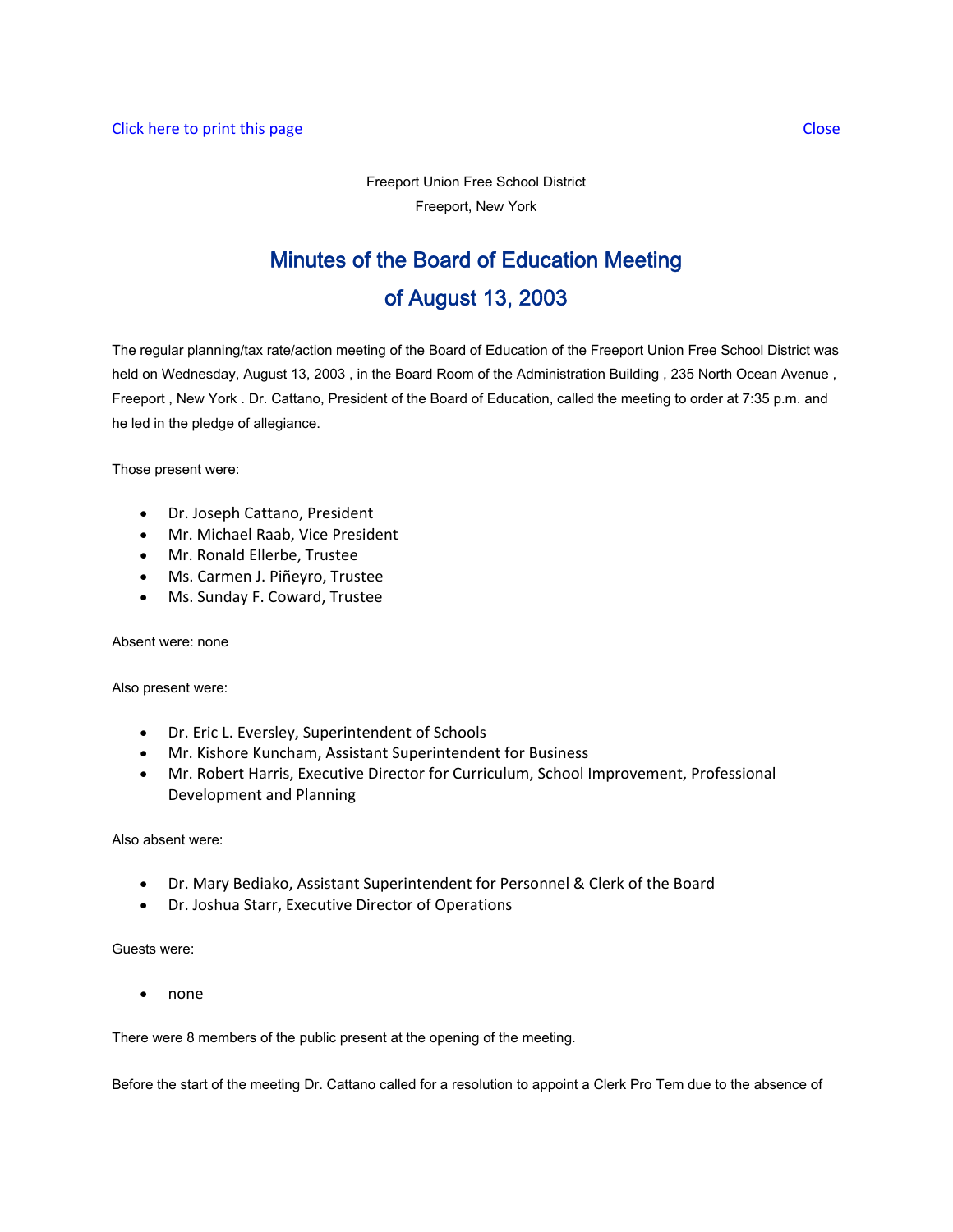Dr. Bediako.

A motion by Mr. Raab was made as follows:

Be It Resolved by the Board of Education of the Freeport Union Free School District that Robert W. Harris be appointed Clerk Pro Tem.

The motion was seconded by Ms. Piñeyro and unanimously carried: Cattano, Coward, Ellerbe, Piñeyro and Raab. Piñeyro

#### Executive Session

At 7:38 p.m. it was moved by Mr. Raab to adjourn to Executive Session for the purpose of discussing a particular matter of personnel. The motion was seconded by Ms. Piñeyro and unanimously carried: Cattano, Coward, Ellerbe, Piñeyro, and Raab.

At 7:50 p.m. it was moved by Mr. Raab to adjourn back to public session. The motion was seconded by Ms. Piñeyro and unanimously carried: Cattano, Coward, Ellerbe, Piñeyro, and Raab.

#### Superintendent's Report

Dr. Eversley, Superintendent of Schools, announced that after an extensive, search an Assistant Principal had been found, for Columbus Avenue School. Dr. Eversley was pleased to introduce Ms. Vernex Harding to the Board.

At this time, the public was given the opportunity to address the Board of Education on items on the agenda. Each speaker was allowed to address the Board for 6 minutes.

# Items for Action

#### Approval of CSE and PSE Meetings

Ms. Coward offered the following resolution for adoption:

RESOLVED that the Board of Education hereby accepts the minutes of the meetings of the committees on special education and preschool special education for the following dates:

- June 4, 2003;
- June 19, 2003;
- June 20, 2003;
- July 15, 2003;
- July 17, 2003;
- July 24, 2003; and,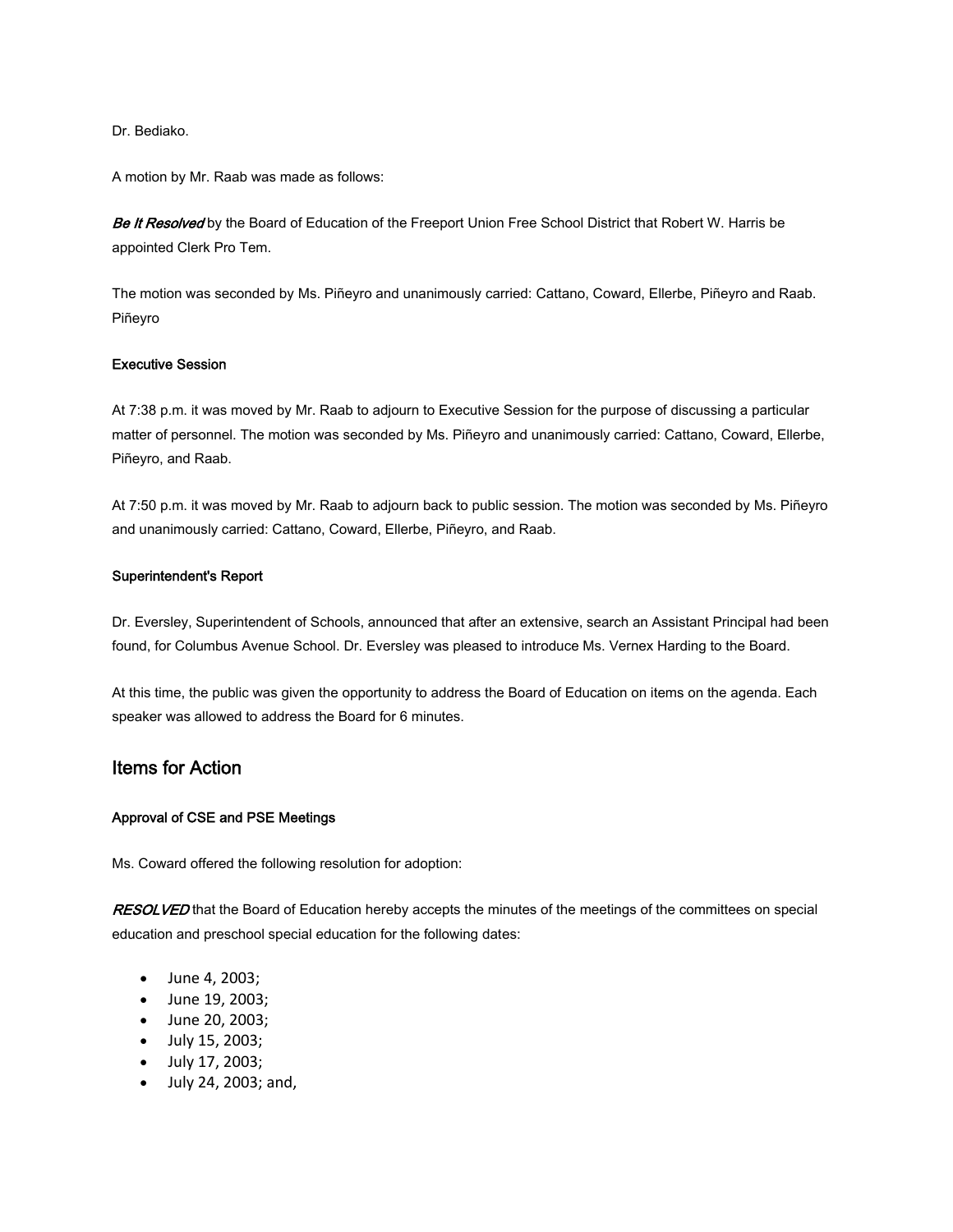• August 4, 2003.

The motion was seconded by Mr. Raab and unanimously carried: Coward, Cattano, Ellerbe, Piñeyro and Raab.

#### Establishment of the Tax Levy

Mr. Raab offered the following resolution for adoption,

RESOLVED, that the following budget (Gross Amount) of the necessary claims and expenditures in FREEPORT UFSD (#9) in the Town of HEMPSTEAD School year 2003-2004, amounting to \$105,195,417 School Purpose, \$4,492,291 Library Purpose, for a total of \$109,687,708 be and the same is hereby accepted; and

FURTHER RESOLVED that the sum of \$63,819,662 School Purposes, \$4,341,449 Library Purposes, for a total of \$68,161,111 being the remainder of the budget adopted as above and the amount which must be RAISED BY TAXATION (NET AMOUNT) for FREEPORT UFSD (#9) of the Town of HEMPSTEAD, Nassau County, New York for the year 2003-2004 be levied upon the taxable property of the said school district as said property has been certified to by the Board of Assessors for the school year 2003-2004; and

FURTHER RESOLVED, that the District Clerk of this School District be and she is hereby authorized and directed, pursuant to Section 6-20.0 and amendments thereto of the Nassau County Administrative Code to file a certified copy of these resolutions with the Nassau County Legislature and the Board of Assessors, Mineola, New York, on or before August 15th, 2003.

Ms. Coward seconded the motion and the motion carried: Cattano, Coward, Ellerbe Piñeyro and Raab

#### Acceptance of Bid # 518 Transportation Routes

Ms. Piñeyro offered the following resolution for adoption, *Be It Resolved* that the Board of Education for the Freeport Union Free School District hereby awards the following bids as listed in the attached Bid Award Report for Transportation Routes 2003-2004 Bid # 518, and as recommended in the following bid recommendation, on an item by item basis, accepting the lowest responsible bid as per bid specifications, and reserving the right to increase or decrease quantities of each item as needed as per attached.

Ms. Coward seconded the motion and the motion carried: Cattano, Coward, Ellerbe, Piñeyro and Raab

#### Extension of a Transportation Contract

Mr. Raab made the following motion, *Be It Resolved* that the Board of Education for the Freeport Union Free School District hereby extends the contract between Freeport Public Schools and Laidlaw Transit, Inc. from July 1, 2003 through June 30, 2006 as follows:

• July 1, 2003- June 30, 2004 2.8% or CPI whichever is less;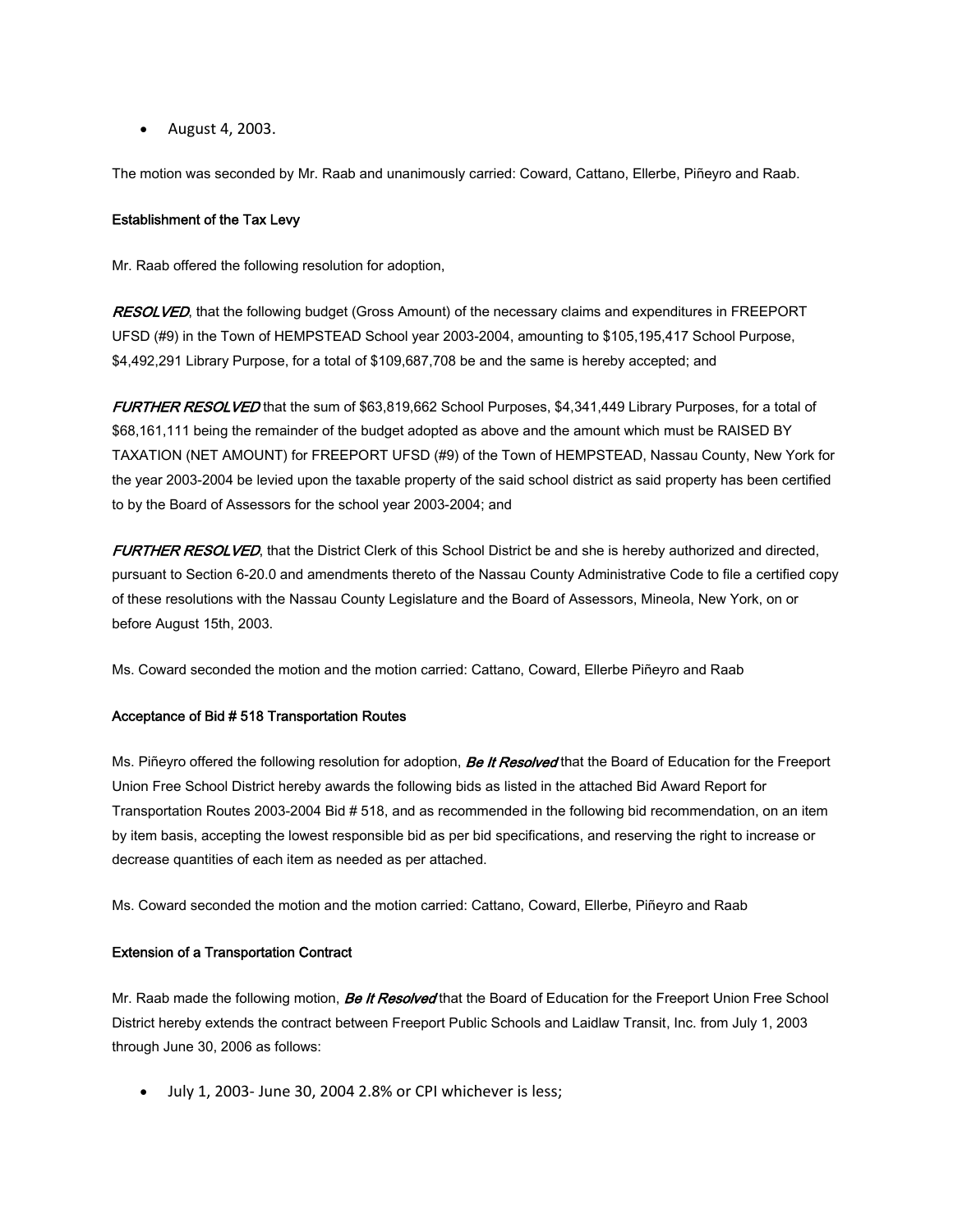- July 1, 2004- June 30, 2005 ........3.0% or CPI whichever is less;
- July 1, 2005- June 30, 2006 ........3.0% or CPI whichever is less;.

Mr. Ellerbe seconded the motion and the motion carried: Cattano, Coward, Ellerbe, Piñeyro and Raab.

## Approval of Wages and Benefits for Confidential Employees

Mr. Ellerbe offered the following resolution for adoption,

Be It Resolved that the Board of Education of the Freeport Union Free School District hereby approves the salary increases and benefits for the following confidential employees:

- Mary Ann Ross, Administrative Assistant
- Kathleen Notheis, Stenographic Secretary
- Robin Reiss, Senior Personnel Clerk
- Denise Elmore, Account/Records Management Clerk
- Joan Classi, Secretary to the Superintendent
- Leonora Goetchius, Stenographic Secretary

These employees shall receive the same salary increases and benefits as provided to the members of the FEOSA unit for the 2002-2003, 2003-2004, 2004-2005 school years, and

Be It Further Resolved that for each of the above school years, these confidential employees shall, upon recommendation of their immediate supervisor, receive an additional 1% of their salaries to a maximum of \$600.00

Mr. Raab seconded the motion and the motion carried: Cattano, Coward, Ellerbe, Piñeyro and Raab.

#### Administrative Appointment

Ms. Piñeyro offered the following resolution for adoption ,

Be It Resolved by the Board of Education of the Freeport Union Free School District hereby appoints Vernex S. Harding as Assistant Principal of Columbus Avenue School , a probationary appointment effective August 25, 2003 through August 24, 2006 . Compensation will be according to the Administrative Salary Schedule on step 4 at \$101,349.

Ms. Coward seconded the motion and the motion carried: Cattano, Coward, Ellerbe, Piñeyro and Raab

#### Board Comments

Mr. Raab requested an update on SchoolMax, and if cameras could be placed in the parking lot. He also spoke about the First Day committees and the wonderful job they were all doing.